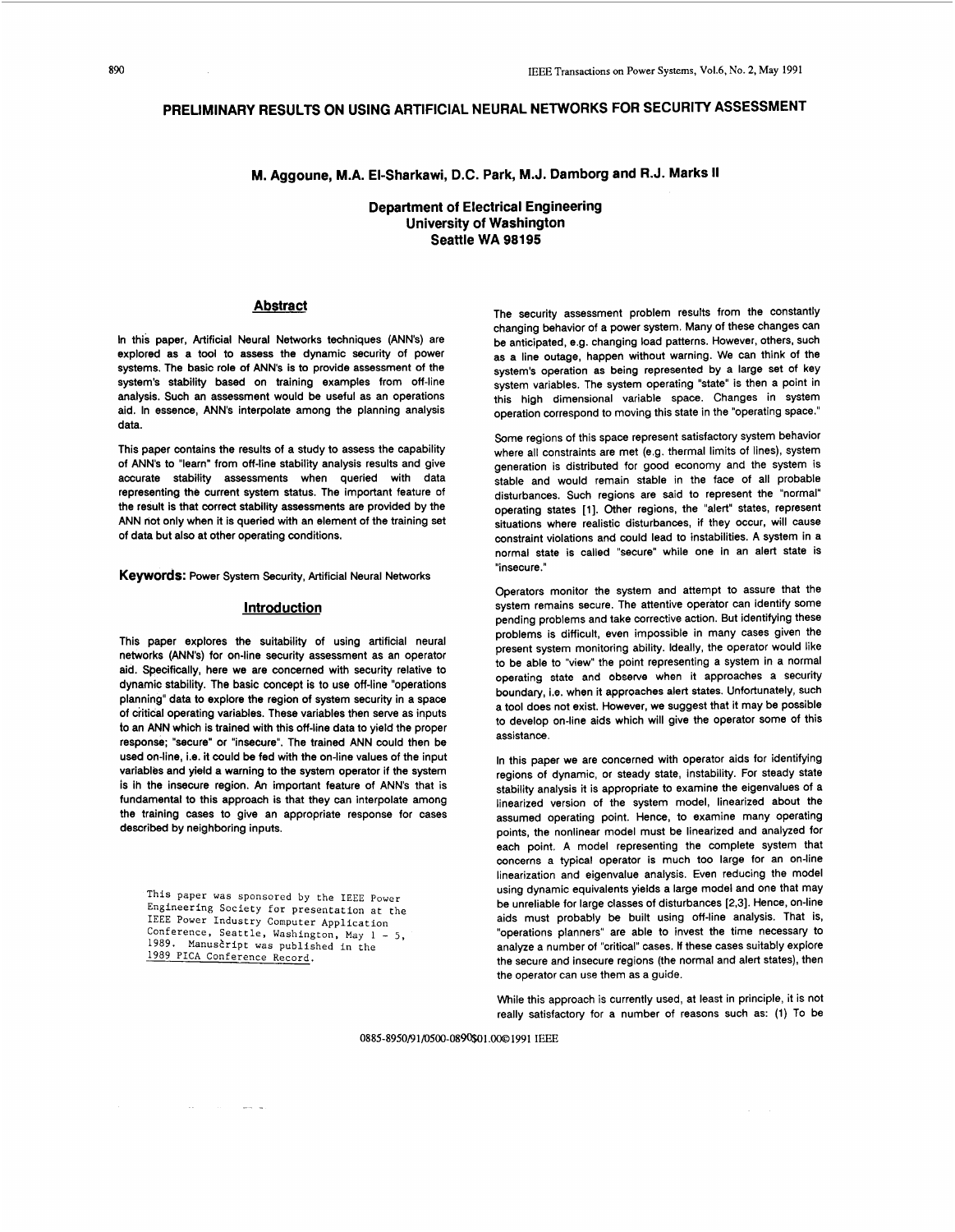<span id="page-1-0"></span>complete, the number of cases which must be examined is very large; (2) The system is never actually operating at the states that were examined so the operator must interpolate among cases; (3) The operator must have a way of cataloging and retrieving the appropriate cases for the current system state, and this must be done quickly!

This description of a desirable operator aid suggests that pattern recognition might be suitable [4]. Indeed, some such attempts have been made for security assessment in the case of transient stability. Pang, et.al. [5] developed a pattern recognition system to identify secure and insecure states. Results on a modestly sized system showed approximately a 90% correct classification rate for a single fault location. Hakimmashhadi and Heydt [6] showed they could improve the rate of correct classification when they included a function of the transient energy in the patterns. Yamashiro [7] used two carefully chosen features which represented transient energy and margins. Good classification results were obtained with a very simple discriminating function. All these studies were able to find classifiers which gave good results for small systems and single fault locations. There have been no attempts to scale or generalize them.

**An ANN** is rather similar, in principal, to a pattern recognition system. However, there is a fundamental difference. The basic steps in building a pattern recognition system are to determine the patterns and features required, specify the class of functions used for recognition and then identify the free parameters [4]. The complexity of the relationships that can be modeled depends on the features used and on the prespecified class of discriminating functions. In other words, there must be considerable prior knowledge about the functional relationships that are to result.

On the other hand, building an **ANN** requires selecting appropriate input and output variable sets, an appropriate architecture (neurons and interconnection structure) and an appropriate training algorithm. Here, complexity is determined by the number of neurons in the network and the functional relationships used for interconnections. The **ANN'S** effectiveness results because the number of neurons may be large and the interconnections may be nonlinear. Further, the functional dependencies between input and output need not be prespecified but, rather, they evolve during the training process and can be highly complex.

The approach of this paper to use an **ANN** as an operator aid for monitoring security relative to dynamic stability is motivated by the fact that **ANN'S** have demonstrated the ability to store very complex relationships when applied to signal processing or classification problems [8-11]. They have also modeled complex relationships in power systems as demonstrated by Sobajic and Pao who used an **ANN** to identify the critical clearing time **for**  transient stability for a single fault in a small power system [12].

To obtain satisfactory performance from an **ANN,** it is necessary to have an appropriate structure (inputs, outputs, neurons and interconnections), an appropriate training algorithm and a sufficient set of training cases. We illustrate this approach with an example which trains an **ANN** to recognize the region of steady state stability for a 9 bus system involving 3 machines. For this small system, we find very promising behavior from an **ANN**  consisting of *50* to *80* neurons depending on the number of input variables. Though this example is small, we find it encouraging because the system model is mathematically complex. We present this example after a discussion of the basic principles of **ANN'S.** 

### **Artificial Neural Network Classifiers**

Artificial neural networks **(ANN'S)** loosely resemble the architecture and algorithmic performance of their biological counterparts. Generally, an **ANN** can be defined as a highly connected array of elementary processors called neurons. **A** popular model for classification **ANN'S** is the layered one shown in Figure 1 [13-191. The top layer receives the input vector, i, that stimulates the network. Each element of this vector is weighted by the input to hidden interconnects,  $t_{ik}$ , to form at the middle, or hidden, layer a weighted sum. This sum is altered by a nonlinearity (e.g. sigmoid) to establish the state of each hidden neuron. **A** linear combination of the hidden neural states is used to generate the output states, denoted by the vector, *0.* The interconnects between the hidden and output neurons is denoted in the figure by c<sub>ki</sub>. Layered ANN's can be trained by iteratively inputting training data [8,11,13,14], or can be trained by observing the training data only once. The performance of the referenced iterative techniques is dictated by the structure of the classification partition boundaries: the more complicated the boundaries, the more hidden neurons are required. In some instances, a second hidden layer is needed. When training is achieved by viewing the data only once, the number of hidden neurons must exceed the cardinality of the set of training vectors. In this paper, we use such an **ANN. A** highly regarded tutorial on other aspects of classification ANN's is given<br>by Lippmann [11] undaries, the more hidden neurons are<br>
stances, a second hidden layer is needed.<br>
hieved by viewing the data only once, the<br>
urons must exceed the cardinality of the set<br>
it is paper, we use such an ANN. A highly<br>
ther as



Figure 1. Structure of Three-Layered **ANN** 

The ability of an **ANN** classifier to respond to multifarious training data increases with the number of available neurons. Assuming that each neural state is in some sense uncorrelated with those remaining, each neuron represents a computational degree of freedom available to the network. The number of degrees of freedom can be artificially increased through the use of neurons in a hidden layer, the states of which can be almost any nonlinear combination of the stimulus neural states [1519]. One approach is to generate nonlinearities with stochastically chosen interconnects between the input and hidden neural layers with a sigmoidal nonlinearity at each hidden neuron [19]. The hidden to output interconnects are chosen to be a (trainable) projection matrix [18] whose values are a function of the stochastically chosen interconnects and the training data. Preliminary simulations of such networks show an approach to fixed generalization classification partition boundaries as the number of hidden neurons becomes larger [19].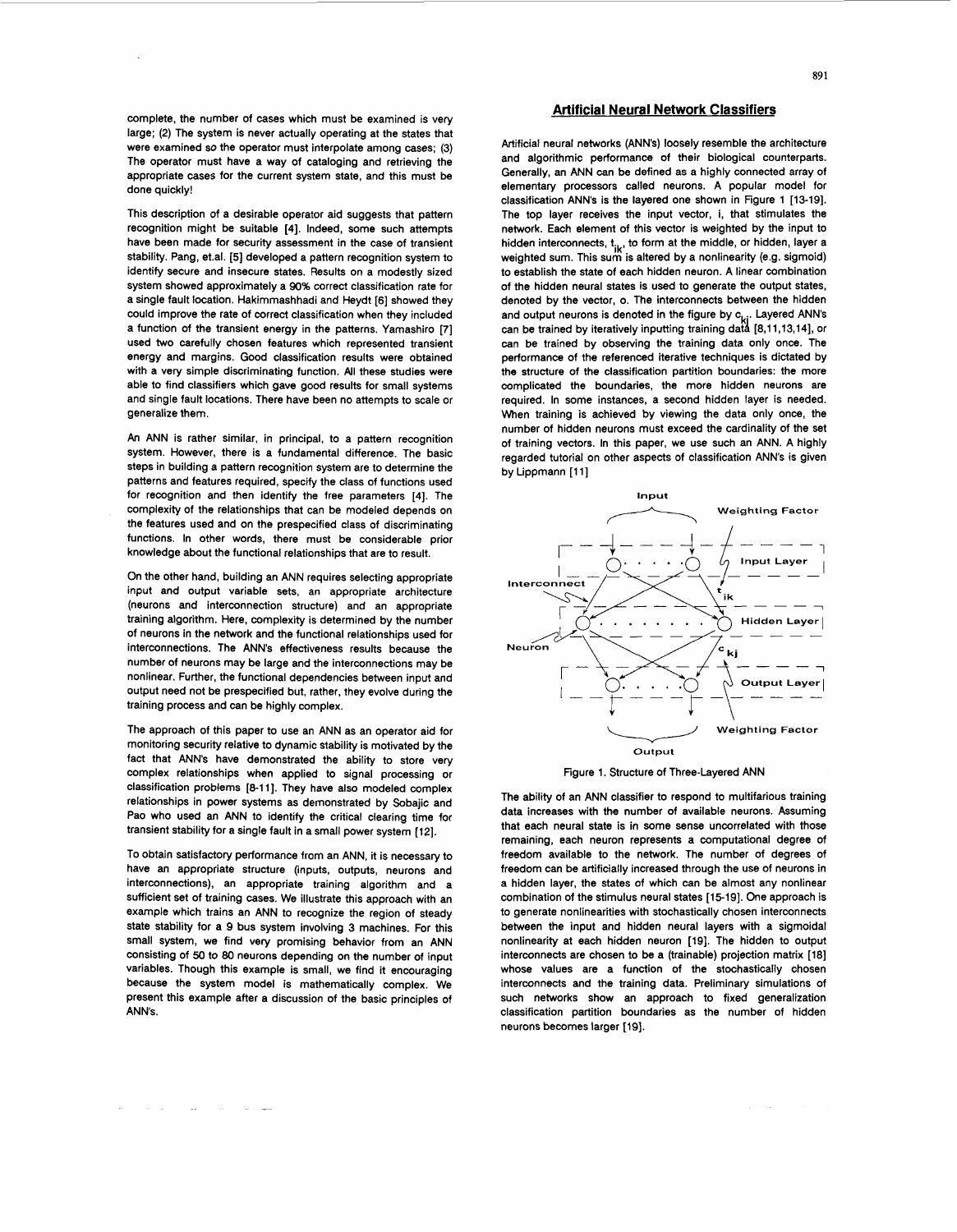Although the use of hidden neurons with arbitrarily determined nonlinear states is potentially applicable to a large number of artificial neural networks, we limit our investigation here to the projection artificial neural network.

### **A Proiection Based Artificial Neural Network**

A set of stimuli vectors  $\{s_n \mid 1 \le n \le N\}$  is to be made to correspond to a set of response vectors  $\{r_n\}$  1  $\le n \le N$  }. That is, we wish to design a classifier that will output, say,  $r<sub>2</sub>$  when the input is  $s_{3}$ . We define the stimulus and response matrices respectively as

$$
S = [s_1 | s_2 | \dots | s_N]
$$
 (1)

and

$$
R = [r_1 | r_2 | \dots | r_N]
$$
 (2)

The hidden states will be denoted by  $\{ h_n \mid 1 \le n \le N \}$ , where

$$
h_n = \Phi s_n; \quad 1 \le n \le N
$$
 (3)

and  $\Phi$  is some nonlinear operation. The hidden layer matrix follows as

$$
H = [h_1 | h_2 | ... | h_N]
$$
 (4)

In an artificial neural network architecture, the number of input neurons is equal to the length of a stimulus vector. Each input neuron is connected to each hidden neuron in order to achieve a nonlinear mapping. The interconnects between the hidden and output neurons are given by elements of the projection matrix

$$
C = R[HT H]T HT
$$
 (5)

In practice, the hidden to output interconnects are trained using an updating rule that requires examination of the training data only once **[la].** 

Once trained, the network output, *0,* corresponding to an input vector, i, is given by

$$
o = C \Phi \quad i \tag{6}
$$

A nonlinearity  $\Phi$  that is useful in artificial neural network architectures is

$$
\Phi s_n = n \text{ Ts}_n \tag{7}
$$

where T is the matrix of input-to-hidden interconnects and *q* is a nonlinear pointwise vector operator (e.g. sigmoid). A hidden neuron adds the contribution from all the input neurons, and adopts a state equal to a nonlinear function of this sum. The state of the output neurons is then a weighted sum of the hidden neural states. Equation (6) then becomes

$$
o = C_{\eta} T i \tag{8}
$$

Almost any nonlinearity will allow the trained artificial neural network to respond correctly to training data. The manner in which the network responds to data outside of the training set (i.e. how the network generalizes) is dependent on the choice of the nonlinearities. In this paper, the elements of the interconnect matrix, T, are chosen stochastically from a zero mean uniform probability distribution. Such a procedure has been shown to result in good classification diversity [19].

 $\sim 10$   $\sim$ 

### **Test System and Algorithm**

[Figure 2](#page-3-0) shows the working example used in this study. It is a simple system composed of 3 machines, 9 buses, 11 transmission lines, 3 loads and 3 capacitive compensators. The data of the system is given in tables 1 to 3.

#### Table 1 Generator Data

| Generator #          |         | 2       | 3       |
|----------------------|---------|---------|---------|
| Type                 | nuclear | steam   | steam   |
| Rated kVA            | 245,000 | 192.000 | 128,000 |
| k۷                   | 14.400  | 18.000  | 13.800  |
| P,F                  | 0.850   | 0.850   | 0.850   |
|                      | 0.320   | 0.315   | 0.232   |
| $x_d$<br>$x_d$       | 1.710   | 1.670   | 1.680   |
|                      | 0.100   | 0.100   | 0.100   |
| м                    | 9.254   | 6.214   | 4.766   |
|                      | 7.100   | 5.000   | 5.890   |
| $r_{\rm A}^{\rm d0}$ | 0.200   | 1.670   | 1.680   |
|                      | 50.000  | 50.000  | 50.000  |

#### Table 2 Transmission Line Data

| line | Bsh    | Rser   | Xser   |
|------|--------|--------|--------|
| 1    | 0.0000 | 0.0000 | 0.0151 |
| 2    | 0.0000 | 0.0000 | 0.0140 |
| 3    | 0.0000 | 0.0000 | 0.0213 |
| 4    | 0.0010 | 0.0017 | 0.0301 |
| 5    | 0.0027 | 0.0018 | 0.0412 |
| 6    | 0.0018 | 0.0017 | 0.0530 |
| 7    | 0.0017 | 0.0016 | 0.0223 |
| 8    | 0.0025 | 0.0024 | 0.0305 |
| 9    | 0.0015 | 0.0016 | 0.0116 |
| 10   | 0.0058 | 0.0039 | 0.0520 |
| 11   | 0.0062 | 0.0045 | 0.0610 |
| 12   | 0.0061 | 0.0049 | 0.0730 |
| 13   | 0.0058 | 0.0045 | 0.0810 |
| 14   | 0.0062 | 0.0049 | 0.0930 |

#### Table 3 Load and Capacitors Data

| bus | P     | Q     | $B_{c}$ |
|-----|-------|-------|---------|
| 7   | 1.210 | 0.350 | 0.031   |
| 8   | 1.110 | 0.250 | 0.011   |
| 9   | 0.814 | 0.200 | 0.020   |

Machine number 3 is arbitrarily selected as the study machine. The interactions among the machines is represented by the multimachine power system model [3,20].

The proposed ANN technique for power system security assessment, related to system's stability, is described by the following procedure:

Step 1: Identify the Contingency Parameters: Specify the parameter(s), variable(s) and/or topologies which have impact on power system security; such as transmission line status, load status, machines excitations and generation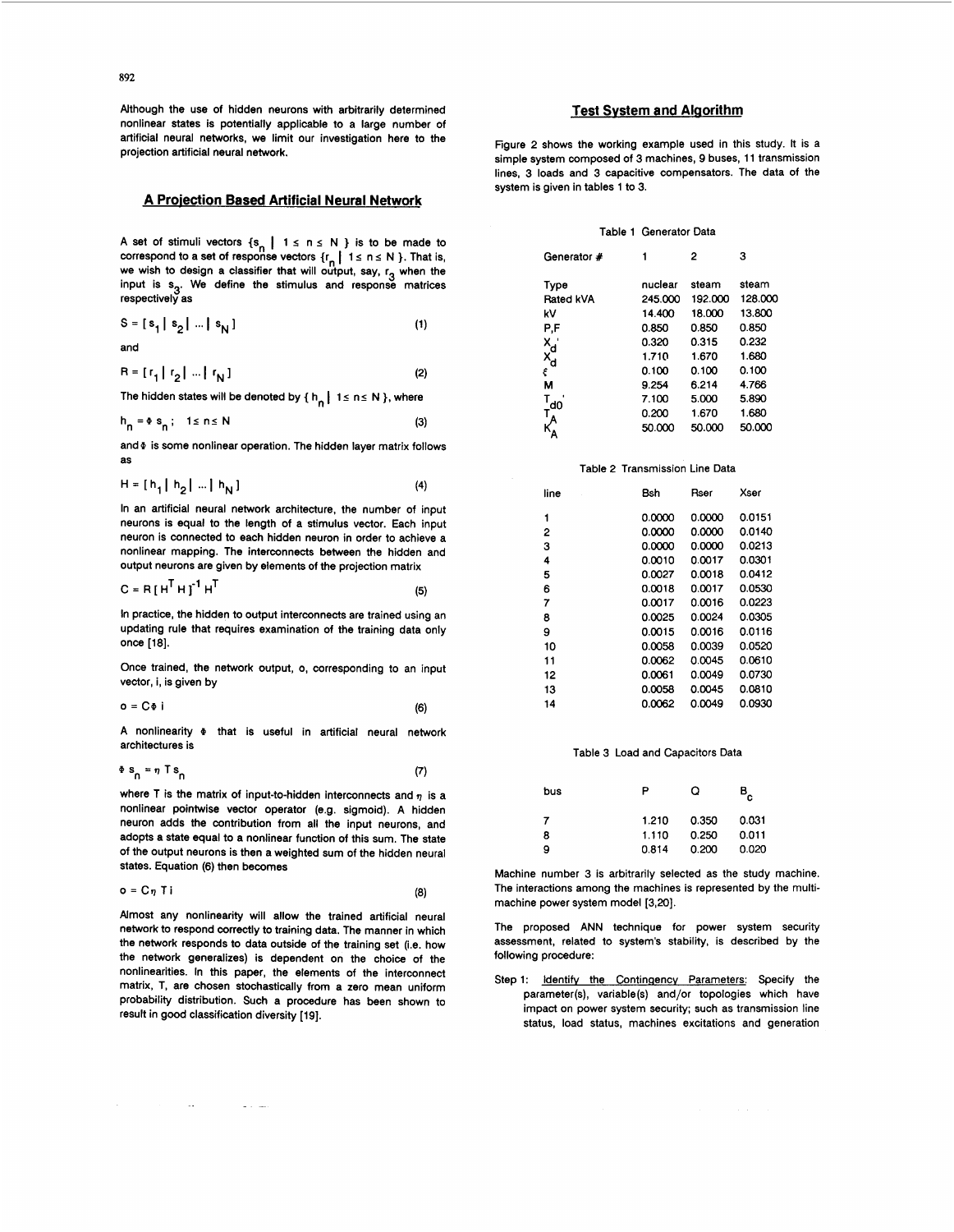<span id="page-3-0"></span>level. These contingency parameters are the input stimulus for the ANN.









Step 2: Establish off-line Security Contours: Obtain the security contours of the system for some values of each contingency parameter. These security contours, which enclose the steady state stability area, can be obtained by assessing the eigenvalues of the entire power system.

An example of the security contours is shown in the three dimension plot of Figure 3. The eigenvalues of the entire system inside the security contours have negative real components. The contingency parameters in this case are the real and reactive powers of machine 3, and its excitation gain. The figure shows 4 layers of security contours, each one corresponding to one value of the excitation gain. The upper and lower limits on the reactive power represent operation restraints.

Step 3: Train the ANN: In the training process, the ANN comprehends the security contours established by step 2. Instead of using the entire contour for training, only selected points that represent stable and unstable operations can be utilized.

The input neurons of the ANN receive an input pattern that contains the stimuli vectors contained in matrix (S). The input pattern is a set of contingency parameters. The

 $\sim$ 

magnitudes of these parameters form the stimulus matrix (S). The output neurons receive the status of the system stability (response matrix R) that correspond to the input stimuli vectors. This training process is depicted in [Figure](#page-1-0) **1.**  Training the network means identifying the topology of the ANN and the weights of its interconnects  $(t_{ik}, c_{ki})$ .

Step 4: Test the ANN: After the ANN is trained by a <u>few</u> values of the contingency parameters, it is tested at other values not necessarily part of the training set. In this case, which is represented by equation *(8),* the input neurons are given a set of input vector (i) which contains a set of contingency parameters, and the output neurons produce the status of system stability *(0).* 

### **Test Results**

The ANN presented in this paper is designed to classify the system stability for various input patterns (contingency parameters). The input patterns used to train the ANN, and to test the network, are summarized by the following cases:

- Case 1: The input pattern is composed of (1) real power of the study machine; (2) reactive power of the study machine and (3) excitation gain of the study machine.
- Case 2: The input pattern is composed of (1) and (2) of case 1 in addition to the real power generated by machine 2.
- Case 3: The input pattern is composed of (1) and (2) of case 1 in addition to the load demand at bus 8.
- Case 4: The input pattern is composed of **(l),** (2) and (3) of case 1 in addition to the status of lines 9 and 10. In this case the ANN has 4 inputs.
- Case 5: The input pattern is similar to those in case 1 in addition to the load demand at bus 8. In this case the ANN has 4 inputs.

Extensive results were obtained during this study. However, for brevity, only typical ones are presented in this paper.

In all the following figures, P and **Q** are the real and reactive power of the study machine (machine 3),  $K_A$  is the excitation gain of machine 3, D, is the load demand at bus 8, and P2 is the real power of generator 2.

The following figures are divided into two categories: one shows the training data and the second shows the test results. When the ANN is tested, the values of the input patterns were different from those used in training.

[Figure 4](#page-4-0) shows the training data points that form the stimuli vectors (S) for case 1. Three different values of excitation gain (K<sub>A</sub>) of machine 3 were used: **90%,** 110% and 120%. The **"t's", "\*'s"** and "x's" are the training data corresponding to unstable operating points at the above mentioned values of  $K_A$ . The dots are the training data corresponding to stable operating points.

The ANN was tested at various operating conditions other than those used in training. For example, [Figure 5](#page-4-0) shows the test result at excitation gain K<sub>A</sub> = 100%. This value of K<sub>A</sub> was not used in training the ANN. The dots in the figure represent test points for stable operation as indicated by the ANN. For verification purpose, a security contour at  $K_A = 100\%$  is also shown in the figure with "x's". This security contour was not used in training the ANN.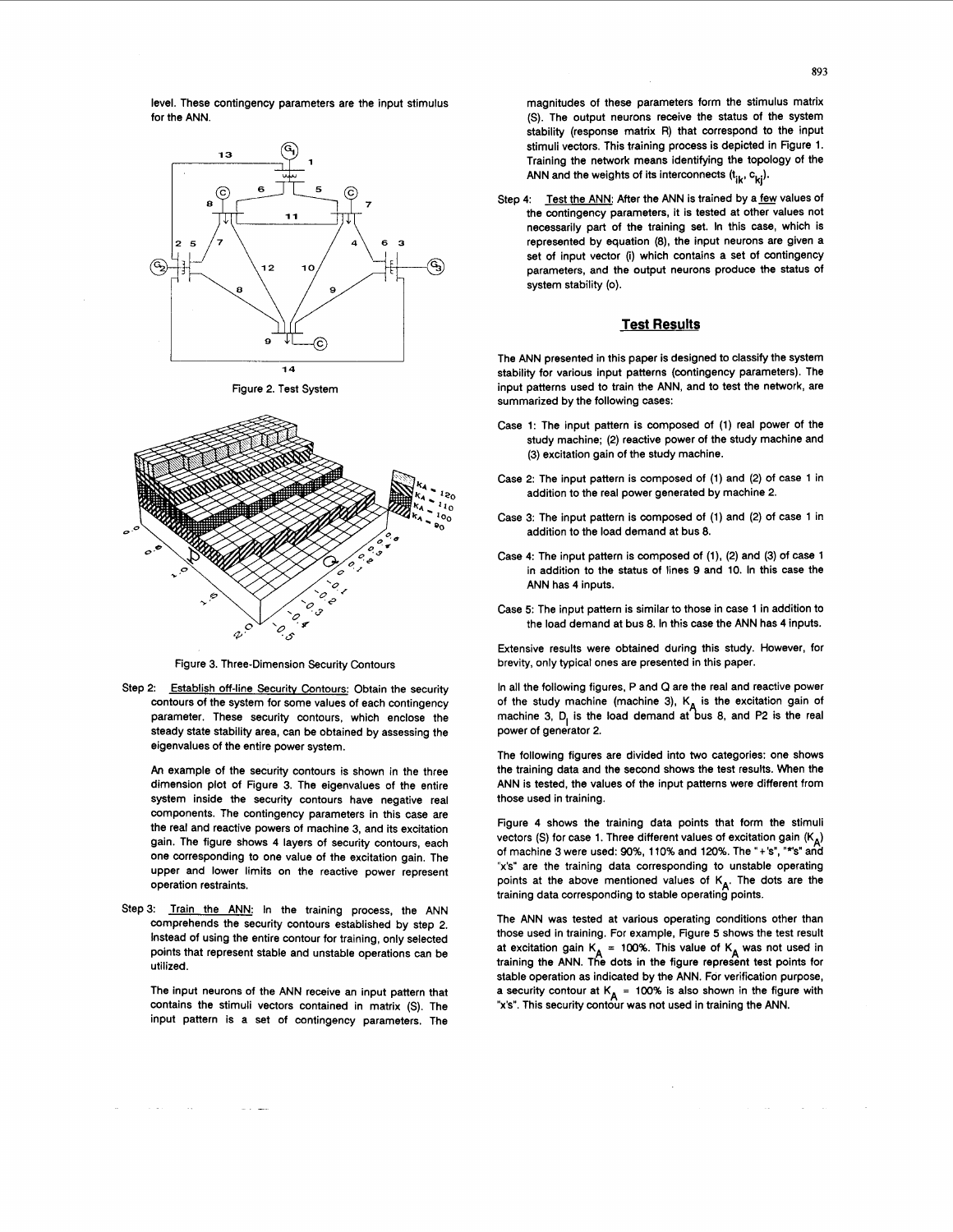<span id="page-4-0"></span>Figure 6 shows the training data for case 2. The ANN is trained at three values of real power generated by machine 2 (P2): 50%, 100% and 125%. The dots are the training data corresponding to stable operating points. The "+'s", "\*'s" and "x's" are the training data corresponding to unstable operating points at the three different values of P2.





Figure 7 shows the result of testing the ANN when  $P2 = 75\%$ . The dots in the figure represent test points classified by the ANN as stable operating points. For verification purpose, a security contour

 $\sim 10^{11}$  km  $^{-1}$ 

**Constantinople** 

ستفاد المناد

for  $P2 = 75\%$  is also shown in the figure with "x's". This security contour was not used in the training process.



Figure 8 shows the training data for case 3. The ANN is trained at three different values of load demand at bus 8 (D<sub>1</sub>): 0%, 100% and 200%. Figure 9 shows the result of testing the ANN at a load demand of 150%. The security contour at  $D_1 = 150\%$  is also shown in the figure for verification purpose only. It was not used in training the ANN.

Figure 10 shows the training data for case 4. The line statuses for training the ANN were arbitrary selected as follows: line 9 is out, or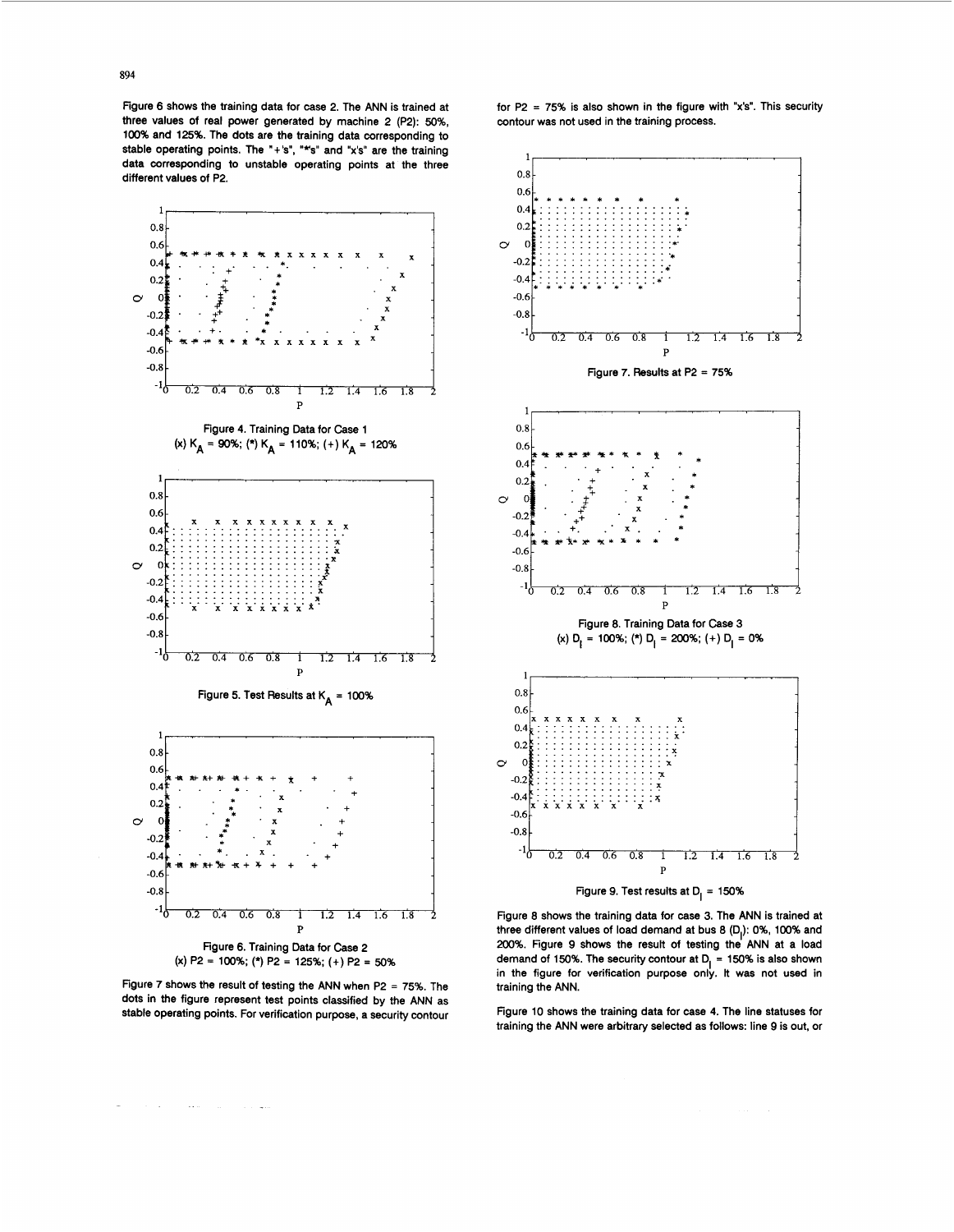<span id="page-5-0"></span>both lines 9 and 10 are out. In each case two different values of the excitation are used: 90% and 110%. In this case the ANN is trained by an input pattern composed of four variables. The ANN is tested at an excitation of 100% with the same line statuses used in training. A sample of the test results is shown in Figure 11. The security contour shown with "x's" in the figure is used for comparison purposes only. It was not used during the training process.



Figure 10. Training Data for Case 4 (x)  $K_A = 110\%$  and L9 & L10 out; (\*)  $K_A = 90\%$  and L9 & L10 out;<br>(+)  $K_A = 110\%$  and L10 out; (o)  $K_A = 90\%$  and L10 out



Figure 11. Test results at  $K_A = 100$  and L9 & L10 out



Figure 12. Training Data for Case 5 (x) K<sub>A</sub> = 110% and D<sub>I</sub> = 0%; (\*) K<sub>A</sub> = 90% and D<sub>I</sub> = 0%;<br>(+) K<sub>A</sub> = 110% and D<sub>I</sub> = 200%; (o) K<sub>A</sub> = 90% and D<sub>I</sub> = 200%

 $\sim$  10  $\pm$  10

 $\sim$   $\sim$ 

Results of case 5 are depicted in Figures 12 and 13. Figure 12 shows the training data. In this case the input pattern is composed of four variables. Figure 13 shows a sample of the test results when the load is at 100% and the excitation is at 90%. This test data was not used to train the ANN. Only for comparison purpose, the security contour for this test case is shown in the figure.

As seen from all the above test cases, the ANN was very successful in classifying the status of power system stability. Only very few minor misclassifications are observed near the boundary of the security contour.



Figure 13 Test Results at  $K_A$  = 90% and D<sub>1</sub> = 100%

## **Conclusions**

We view these results as being rather encouraging for the future of ANN's in power system applications. We have demonstrated a number of cases where the network was able to properly interpolate among training data sets to recognize stability contours. As emphasized in the introduction, a considerable part of the importance of this result is due to the complexity of the mathematical relationships being represented. However, one suspects that the smoothness and regularity of the contours contributes to this successful demonstration.

Naturally, the primary concern about whether this concept can become useful as an on-line aid resides in the question of scaling. As with the cited pattern recognition, the working example in this paper is a very small system. We see at least two possibilities for developing realistic applications. First, it is possible that the present technology for training large ANN's can be extended to full scale power network application. This may require methods for partitioning the ANN and the training process. It may also require special ANN computers which are currently being developed at a rather fast acceleration. The second possibility is that a special purpose ANN can be built to monitor a specific operational situation. For example, there may be a particular but important relationship between stability and a few system variables. It may be quite feasible now to build a modest size ANN to monitor such a special situation. Then, of course, it is reasonable to contemplate a few ANN's to monitor a few such special situations. We may be able to use this type of ANN application in the rather near future.